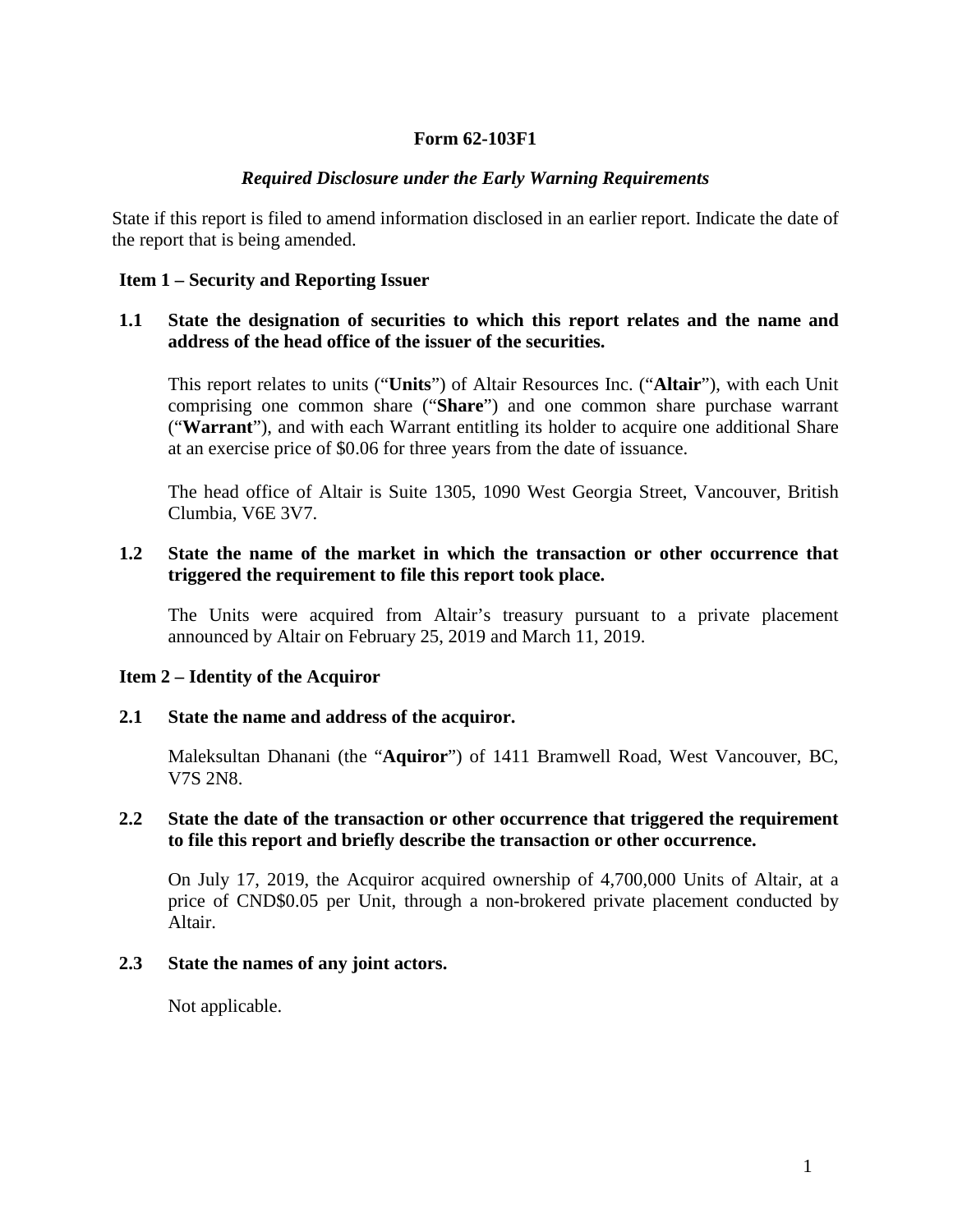### **Item 3 – Interest in Securities of the Reporting Issuer**

**3.1 State the designation and number or principal amount of securities acquired or disposed of that triggered the requirement to file this report and the change in the acquiror's securityholding percentage in the class of securities.**

See Item 2.2 above.

**3.2 State whether the acquiror acquired or disposed ownership of, or acquired or ceased to have control over, the securities that triggered the requirement to file this report.**

The Acquiror acquired ownership of the Units.

**3.3 If the transaction involved a securities lending arrangement, state that fact.**

Not applicable.

**3.4 State the designation and number or principal amount of securities and the acquiror's securityholding percentage in the class of securities, immediately before and after the transaction or other occurrence that triggered the requirement to file this report.**

Immediately before the transaction refered to in Item 2.2 above, the Acquiror held 1,904,000 Shares and 433,333 Warrants of Altair from previous financings. The Acquiror now holds 6,604,000 Shares and 5,133,333 Warrants to purchase 5,133,333 Shares of Altair representing approximately 33.51% of the outstanding Shares of Altair, or 47.25% if all of her warrants were exercised.

- **3.5 State the designation and number or principal amount of securities and the acquiror's securityholding percentage in the class of securities referred to in Item 3.4 over which**
- **(a) the acquiror, either alone or together with any joint actors, has ownership and control,**

See Item 3.4 above.

**(b) the acquiror, either alone or together with any joint actors, has ownership but control is held by persons or companies other than the acquiror or any joint actor, and**

Not applicable.

**(c) the acquiror, either alone or together with any joint actors, has exclusive or shared control but does not have ownership.**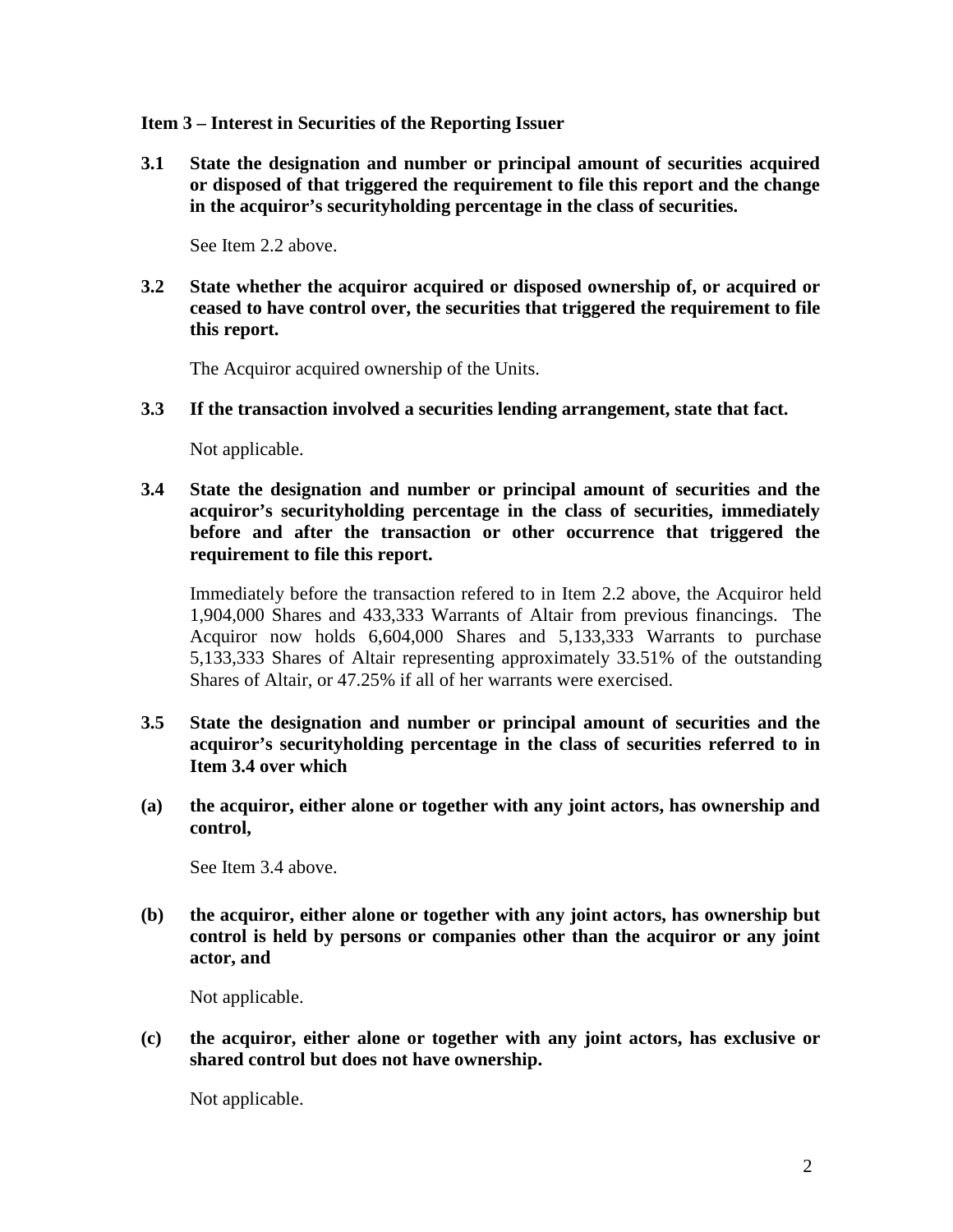**3.6 If the acquiror or any of its joint actors has an interest in, or right or obligation associated with, a related financial instrument involving a security of the class of securities in respect of which disclosure is required under this item, describe the material terms of the related financial instrument and its impact on the acquiror's securityholdings.**

Not applicable.

**3.7 If the acquiror or any of its joint actors is a party to a securities lending arrangement involving a security of the class of securities in respect of which disclosure is required under this item, describe the material terms of the arrangement including the duration of the arrangement, the number or principal amount of securities involved and any right to recall the securities or identical securities that have been transferred or lent under the arrangement.**

Not applicable.

**3.8 If the acquiror or any of its joint actors is a party to an agreement, arrangement or understanding that has the effect of altering, directly or indirectly, the acquiror's economic exposure to the security of the class of securities to which this report relates, describe the material terms of the agreement, arrangement or understanding.**

Not applicable.

### **Item 4 – Consideration Paid**

**4.1 State the value, in Canadian dollars, of any consideration paid or received per security and in total.**

The Acquiror acquired 4,700,000 Units, at a price of \$0.05 per Unit, for a total of \$235,000.

**4.2 In the case of a transaction or other occurrence that did not take place on a stock exchange or other market that represents a published market for the securities, including an issuance from treasury, disclose the nature and value, in Canadian dollars, of the consideration paid or received by the acquiror.**

See Item 4.1 above.

**4.3 If the securities were acquired or disposed of other than by purchase or sale, describe the method of acquisition or disposition.**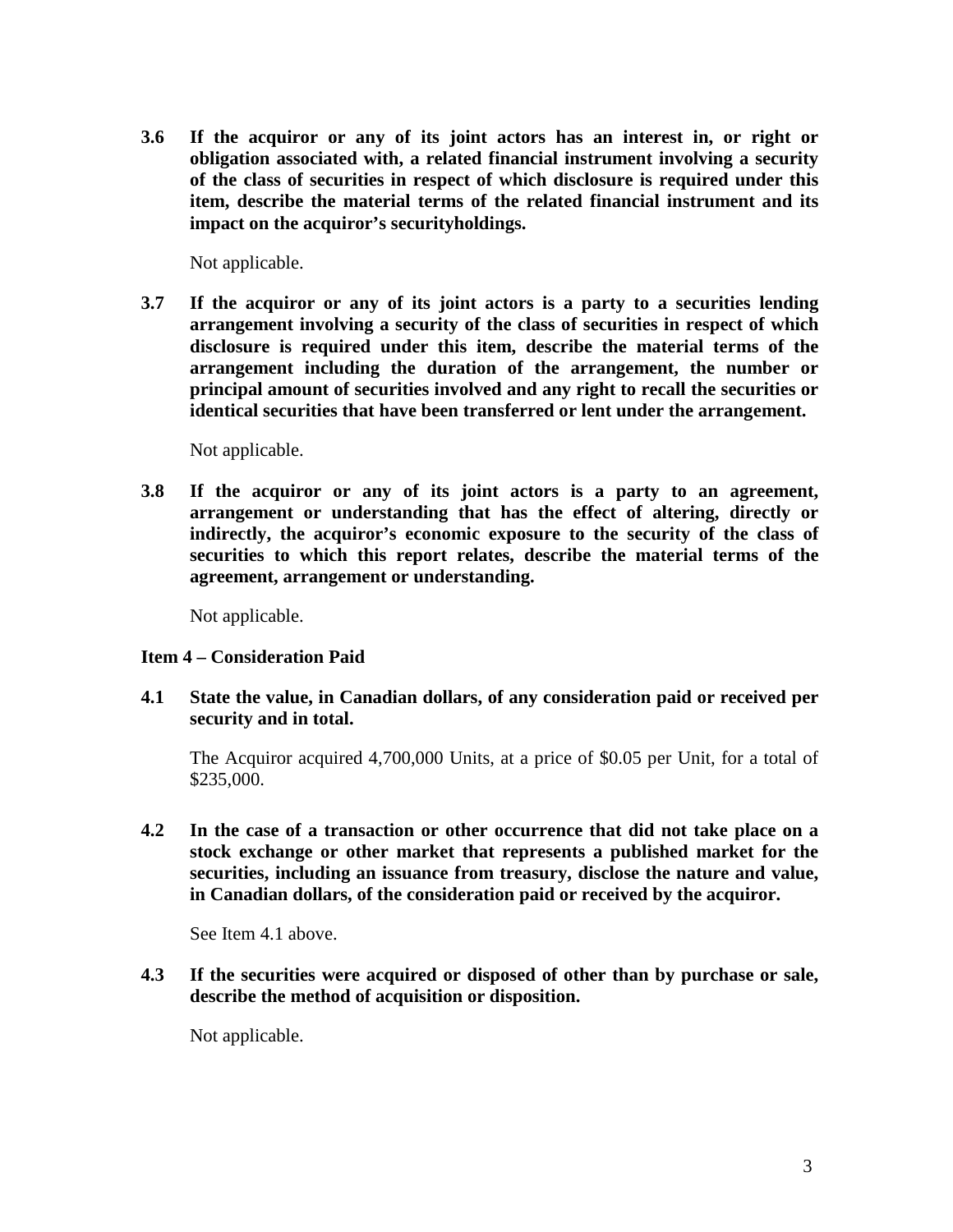#### **Item 5 – Purpose of the Transaction**

**State the purpose or purposes of the acquiror and any joint actors for the acquisition or disposition of securities of the reporting issuer. Describe any plans or future intentions which the acquiror and any joint actors may have which relate to or would result in any of the following:**

## **(a) the acquisition of additional securities of the reporting issuer, or the disposition of securities of the reporting issuer;**

The Acquiror acquired the Units for investment purposes only. The Acquiror will maintain its holdings in Altair. In the future, the Acquiror may take such actions in respect of his holdings in Altair as he may deem appropriate, depending on the then market conditions and circumstances.

## **(b) a corporate transaction, such as a merger, reorganization or liquidation, involving the reporting issuer or any of its subsidiaries;**

Not applicable.

**(c) a sale or transfer of a material amount of the assets of the reporting issuer or any of its subsidiaries;**

Not applicable.

**(d) a change in the board of directors or management of the reporting issuer, including any plans or intentions to change the number or term of directors or to fill any existing vacancy on the board;**

Not applicable.

**(e) a material change in the present capitalization or dividend policy of the reporting issuer;**

Not applicable.

**(f) a material change in the reporting issuer's business or corporate structure;**

Not applicable.

**(g) a change in the reporting issuer's charter, bylaws or similar instruments or another action which might impede the acquisition of control of the reporting issuer by any person or company;**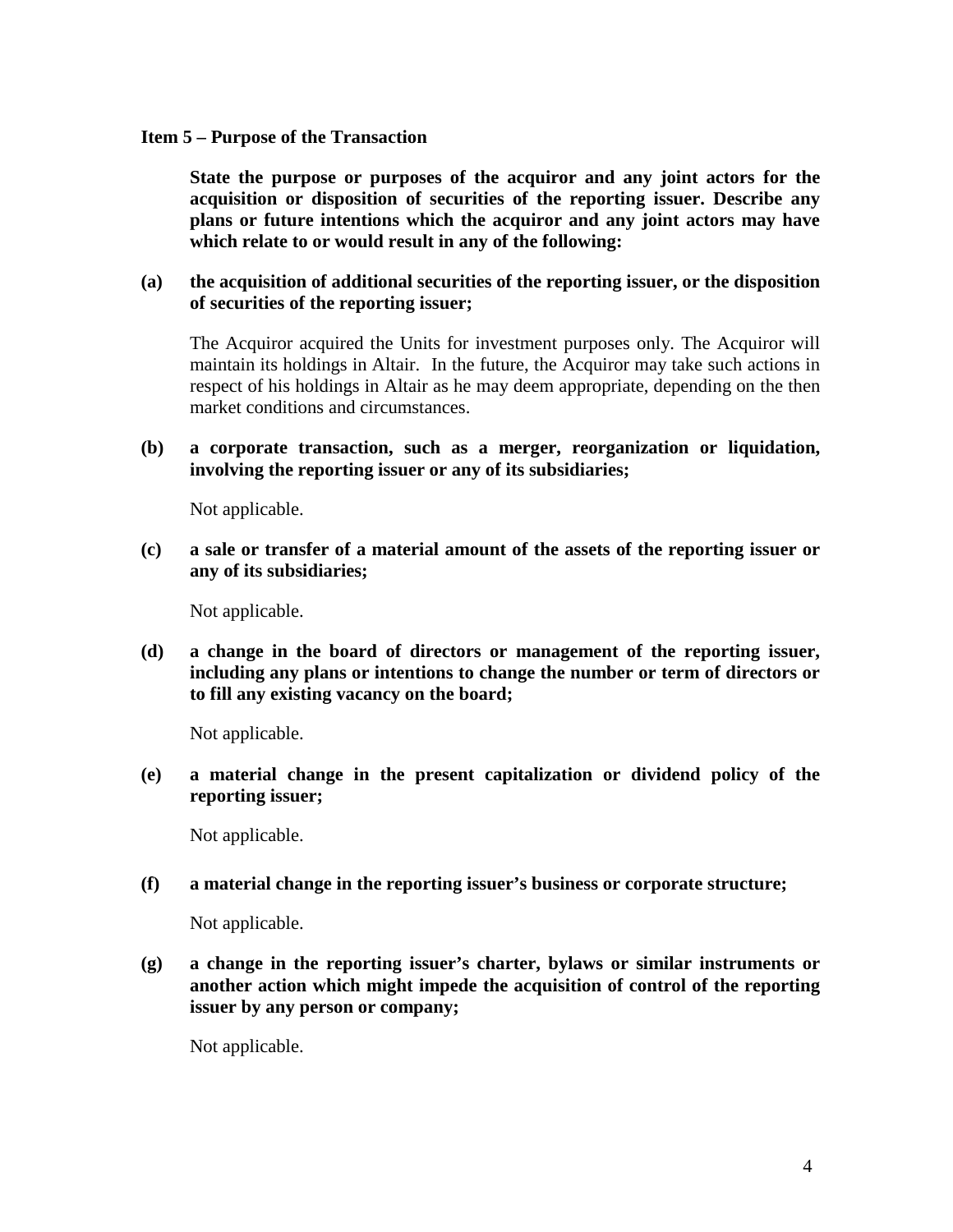## **(h) a class of securities of the reporting issuer being delisted from, or ceasing to be authorized to be quoted on, a marketplace;**

Not applicable.

**(i) the issuer ceasing to be a reporting issuer in any jurisdiction of Canada;**

Not applicable.

**(j) a solicitation of proxies from securityholders;**

Not applicable.

**(k) an action similar to any of those enumerated above.**

Not applicable.

**Item 6 – Agreements, Arrangements, Commitments or Understandings With Respect to Securities of the Reporting Issuer**

**Describe the material terms of any agreements, arrangements, commitments or understandings between the acquiror and a joint actor and among those persons and any person with respect to securities of the class of securities to which this report relates, including but not limited to the transfer or the voting of any of the securities, finder's fees, joint ventures, loan or option arrangements, guarantees of profits, division of profits or loss, or the giving or withholding of proxies. Include such information for any of the securities that are pledged or otherwise subject to a contingency, the occurrence of which would give another person voting power or investment power over such securities, except that disclosure of standard default and similar provisions contained in loan agreements need not be included.**

Not applicable.

### **Item 7 – Change in Material Fact**

**If applicable, describe any change in a material fact set out in a previous report filed by the acquiror under the early warning requirements or Part 4 in respect of the reporting issuer's securities.**

Not applicable.

### **Item 8 – Exemption**

**If the acquiror relies on an exemption from requirements in securities legislation applicable to formal bids for the transaction, state the exemption being relied on and describe the facts supporting that reliance.**